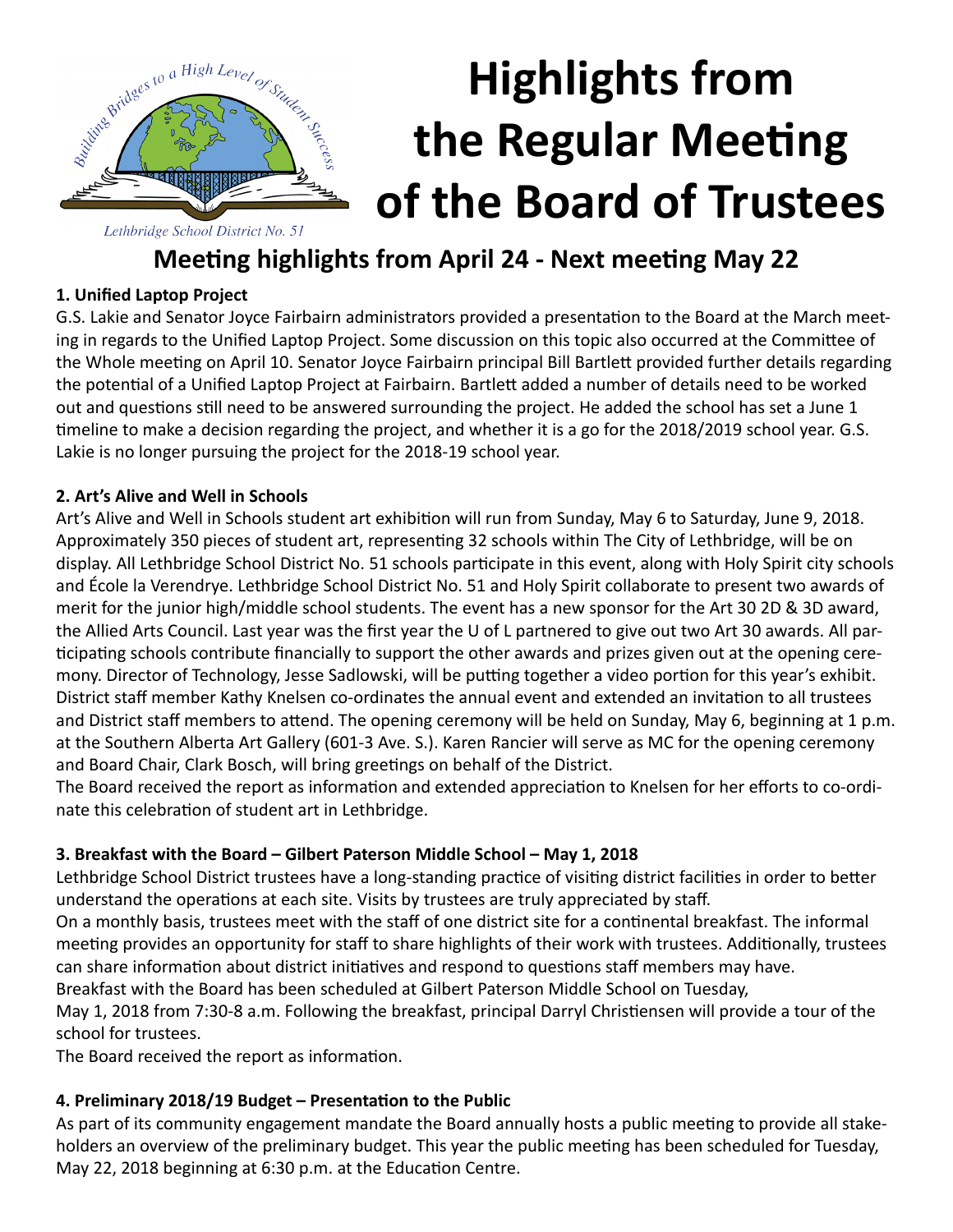#### **4. Preliminary 2018/19 Budget – Presentation to the Public**

At the meeting, Director of Finance, Mark DeBoer, will provide an overview of the preliminary budget, which will be reviewed and debated at the Board Budget meeting scheduled for May 29, 2018. Through discussions with the Board Budget Committee, the 2018/2019 budget will also be presented by using multiple large posters/ boards to try provide the budget in a graphical/visual presentation (new idea for increased public engagement). The approved budget will be forwarded to Alberta Education, and will be updated prior to Nov. 30, once the official Sept. 30 enrolment counts are confirmed. An invitation will be extended to staff, parents and the public to attend the Public Budget Presentation through social media.

The Board received the report as information.

#### **5. Business Affairs Report**

Christine Lee, Associate Superintendent, Business Affairs, reported work continues on the design for the southeast Lethbridge elementary school in the Southbrook subdivision. Construction documents are complete and under review. Prequalification RFQ posted to short list to three to five contractors for construction bid. Senator Joyce Fairbairn Middle School construction in west Lethbridge is 85-per-cent complete and on target for school opening September, 2018. There will be a progressive turnover planned for beginning of June to access the school for purposes of fitting up furniture and equipment.

#### **6. Human Resources Report**

Rik Jesse, Associate Superintendent, Human Resources, reported the HR team will attend the Opportunity Knocks Job and Career Fair 2018, Thursday, April 26. Open to job seekers from all walks of life, the event is an inclusive arena for all. With more than 5,000 previous attendees, Opportunity Knocks is the premier job and Career fair for all southern Albertans. Jesse provided a recap, to date, on Round II of the hiring process, as 42 positions were advertised at 17 schools.

#### **7. Instructional Services Report**

Morag Asquith, Associate Superintendent, Instructional Services, reported she attended the CASS FNMI Education Gathering in Edmonton. Asquith described it as a very valuable and educational experience that included a lot of learning around other First Nations cultures, Metis and Inuit in Canada. Division of Instructional Services is currently reviewing over 20 policies to ensure District practices and language are aligned and current with practices.

#### **8. Snacks with the Superintendents – WCHS – May 2, 2018**

At the beginning of each school year, Executive Council members are designated as school liaisons for each of the District schools. As a liaison, the Executive Council members represent the District at school functions. It has also been a long-standing practice for Executive Council members to visit schools and classrooms on a regular basis, observing first-hand the activities that take place in the school. Visits by Executive Council members are appreciated by staff.

On a monthly basis, Executive Council as a whole meets with the staff of one school for snacks. The informal meeting provides an opportunity for staff to share highlights of their school. Additionally, Executive Council members can share information about district initiatives and respond to questions staff members may have. All the staff of WCHS have been invited to have Soup with the Superintendents on Wednesday, May 2, beginning at 11:40 a.m.

The Board received the report as information.

#### **9. Education Week, April 30 to May 4, 2018**

Education Week provides all Albertans with an opportunity to highlight the important role education plays in shaping the future of our province. The theme of this year's Education Week is, Learning is a Journey.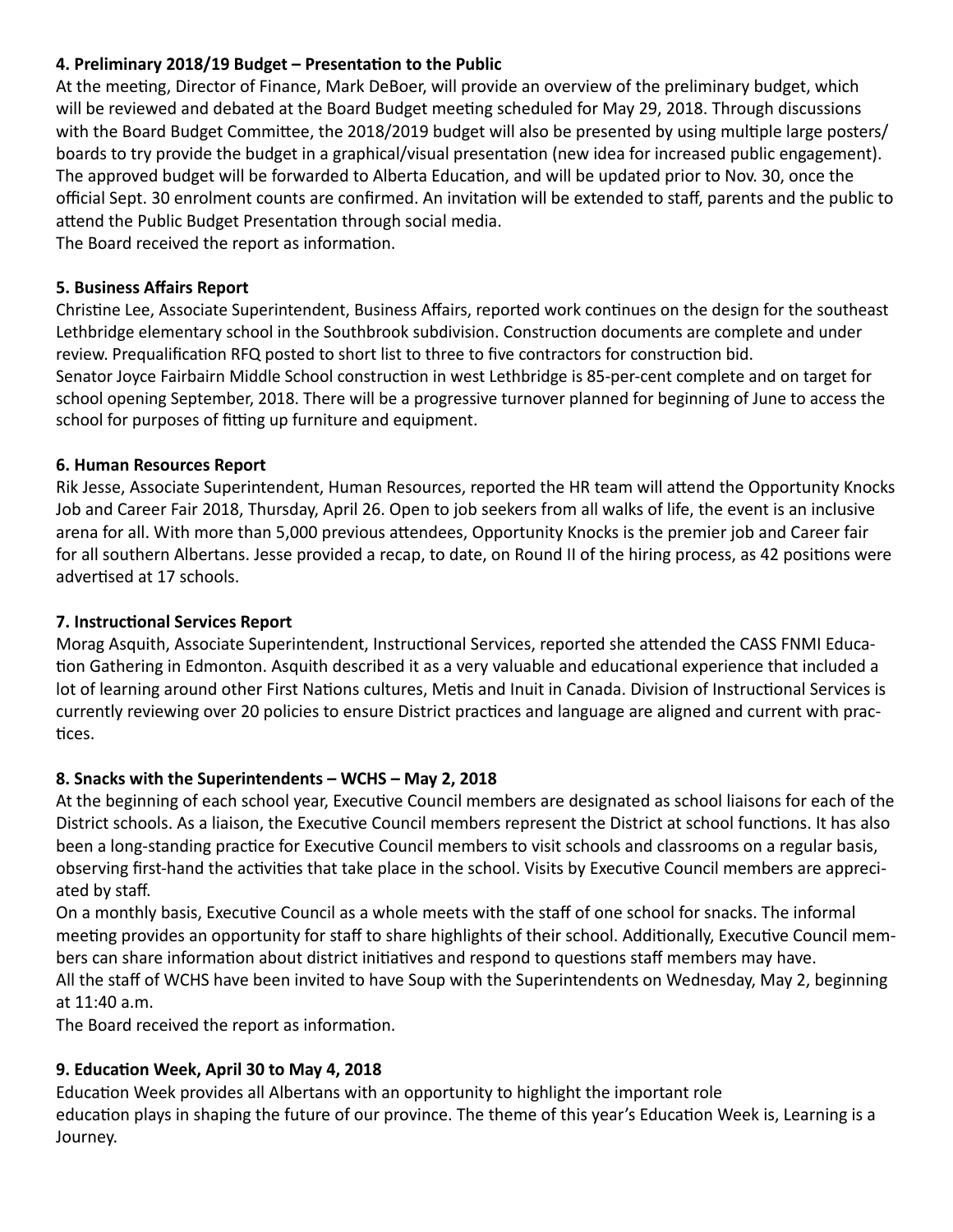#### **9. Education Week, April 30 to May 4, 2018**

To celebrate Education Week at the District level this year, Lethbridge School District No. 51 will feature a web gallery on the website comprised of student representation endeavours. Learning is expressed in a variety of ways, including representations created by students.

One way students express thinking and their humanity is through representation. Creative thinking is highlighted as a core competency in the developing Alberta K-12 curriculum and an attribute recognized as essential by education futurist thinkers and authors.

A call for submissions has been put out to schools. Schools can submit representations of student work to be posted on a Lethbridge School District No. 51 "Web Gallery" launching April 30, 2018. Representations may include the following: visual art, photos, or videos of performance –music – drama – dance, class projects associated with any subject, students working on assignments in a practical arts context such as automotive, foods, auto body, cosmetology, fashion, computer design, or construction …. the ideas are limitless – anything that can be described as a visual representation of thinking or expression fits.

The Board received the report as information and will deliver apples to each District location for staff to enjoy.

#### **10. Board Priorities Report**

The Education Centre Leadership Team is committed to keeping the Board informed regarding progress in Board priority areas. An update on progress will be provided in the form of a report each month. The full report can be found on Page 26 of the [AGENDA](http://www.lethsd.ab.ca/documents/general/2018-04-24%20Board%20Meeting%20Agenda.pdf).

#### **11. Acknowledgements of Excellence**

The Board has a long standing practice of acknowledging the efforts of students and staff whose commitment to excellence has resulted in outstanding achievement. Details of accomplishments of note are provided as information. Congratulations to the following District

staff and students:

Caleb DeMaere (ICSS) won 1st place at the Edmonton International Judo Competition for his class, and Nathan DeMaere (ICSS) won 2nd in his weight class.

Caleb DeMaere (ICSS) won 1st place in the u38kg class at the London Sportif (Judo) competition in London, United Kingdom on March 31.

Immanuel Christian Secondary School Lady Eagles took home silver in the 2A Basketball Provincial Championships on March 17.

Kariya Lepko (ICSS) participated in the Western Canada Cup for X-Finity. She finished third overall for combined Levels 3&4 in the 12 years and over division, which combined scores from all three events. She was first in the Double Mini Tramp, fifth place in Tumbling and sixth in Trampoline.

G.S. Lakie student Elijah Hill took home the U16 Bronze medal at the Sportif International Judo tournament which took place in London, England recently.

Lethbridge Wrestling had District students attend the U17/U19 Canadian Championships recently:

- Brantley Saar (Chinook) Silver medalist, U17, 65kg
- Maren Evanson (LCI) Silver medalist, U19
- Angelina Ellis-Toddington (Chinook) National Champion, U17

Churchill students David Oler (piano), Alice Zhang (speech) and Andy Sun (piano) were selected to perform at the Stars of the Festival event of the Lethbridge and District Music and Speech Arts Festival. Andy and Alice also received recommendation to the 2018 Provincial Festival.

Six Winston Churchill students travelled with Master Darin Gibson and the team from Legacy Tae Kwon-Do to Regina on March 24. The tournament featured competitors from Saskatchewan, Alberta and Quebec. Collectively, the Churchill students (Reshma Gurung, Alisha Gurung, Anisha Bhattarai, Heman Monger, Biswas Rai, and David Ha) captured 4 gold, 4 Silver and 1 Bronze medal competing in patterns and sparring events.

Churchill Grade 12 student Ashlyn Feenstra received the President's Scholarship at Briercrest College & Seminary in the amount of \$14 000.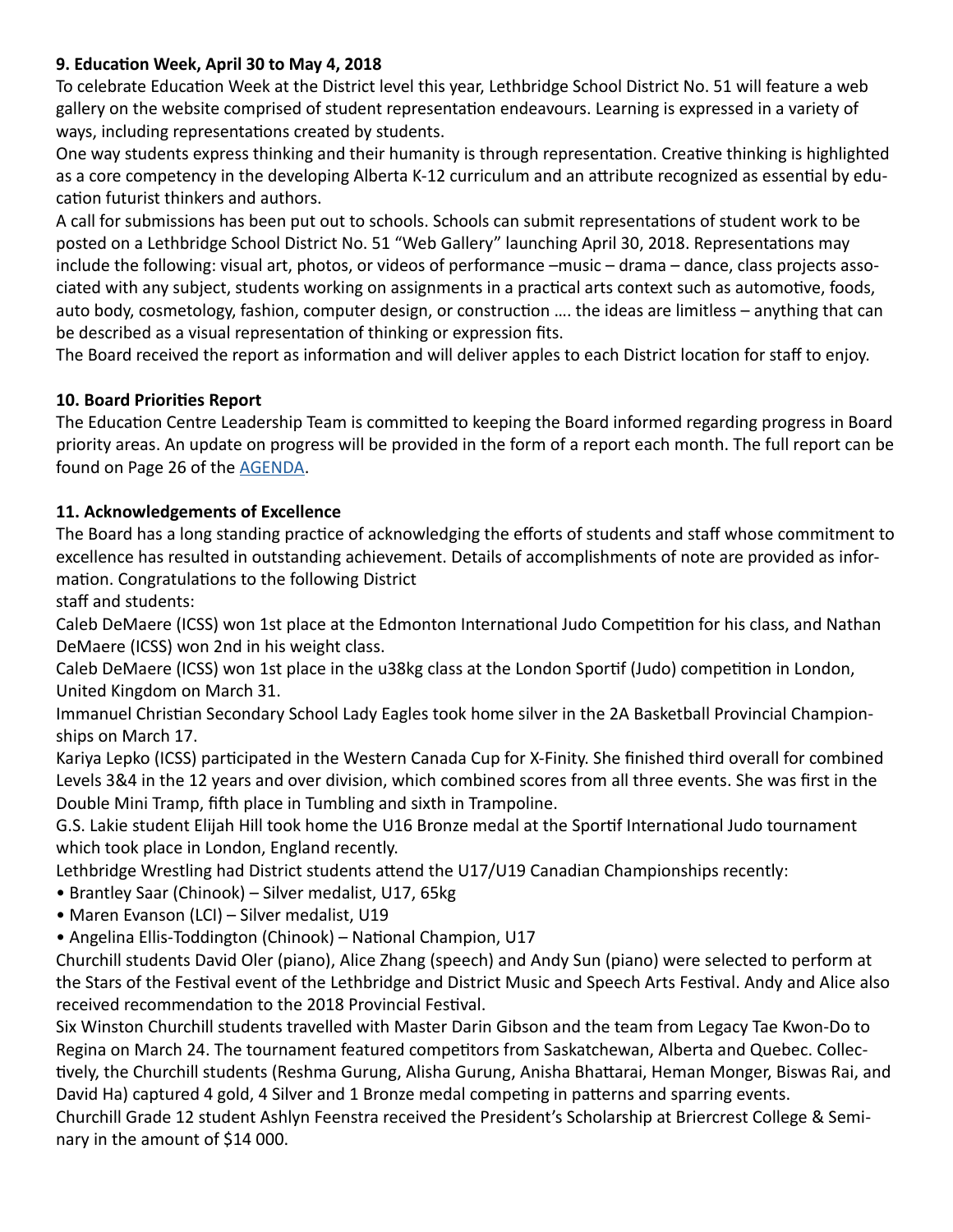#### **11. Acknowledgements of Excellence**

Congratulations to the Churchill Robotics team on their accomplishments at the Rocky Mountain Regional Competition April 5-7 in Calgary. They ended the first day of competition ranked 22 out of 35 teams due to some coding and mechanical issues, but moved up quickly to 14 on day-2 as the top ranked rookie team. The team eventually lost out in the playoffs, but did garner some significant recognitions: Top Rookie Seed for the highest finishing rookie team, Rookie Inspiration Award, and team member Amber Conarroe was selected as a Dean List Finalist.

Churchill Grade 10 student Amber Conarroe will travel to Houston, Texas April 18-21 with her mother for the World Robotics Championships where a winner will be selected from Dean List Finalists.

Churchill Grade 10 student Damon Van de Graaf has been participating in the Alberta Education Minister's Youth Council. Damon has made significant contributions and provided student perspectives to the panel on issues including: mental health; LGBTQA2S+; rural education; welcoming, caring, respectful and safe learning environments. Damon will be interviewing peers in the school community to provide the Ministry with informed advice at their next session.

Churchill has two teams competing in the University of Lethbridge Finance Competition April 2 through May 8. The team members are David Basil, Ryan Bruce, Thomas Byrne and Ben Hall, Matthew Ryabov, Nick Parra, Leshav Duhan.

Lethbridge Science Fair winners from LCI:

• Clara Lebon-Volia (grade 9 bronze medal): My project was about studying ways to grow plants with ocean water. I created a system that permit salt water to evaporate and become pure water to feed plants and vegetables. My experience were successful and my system could easily be deployed on a larger scale. It could solve the problem of shortage of pure water in the world.

• Mathieu Lebon-Volia (grade 11 gold medal): I created a computer network on what anyone can use a forum, a real-time chat, and a file sharing platform. Anyone can be connected to the network with any kind of electronic devices that use Wi-Fi. The network is not connected to Internet to keep it secured and fully anonymous. The security is guaranteed by an algorithm that I called "AAF" which can work alone. The algorithm is able to analyze all the files on the network to detect any viruses and protect the network from any kind of attacks. The system AAF is capable of learning from all the actions done on the network.

Congratulations to the Churchill One Act play on winning the Southwest festival April 18. The play, You Are Playing You Now, featured 18 students in an ensemble cast following two students through the highs and lows of high school life lessons. Teacher Greg Wolcott wrote and directed this original play. This is the 8th festival win for Churchill in the last 9 years. The group will travel to Red Deer May 3-5 for the Provincial Drama Festival. District students recognized at the Volunteer Lethbridge Leaders of Tomorrow were Isaac Olsen (Gilbert Paterson Middle School) and Mayah Van Sluys (Ecolé Agnes Davidson School).

#### **12. Committee Reports - Educational Task Force – April 9, 2018**

Trustee Doung James reported the committee reviewed and approved CLIPS (Chamber Leadership Innovation Project for Students) grants for the following schools: Coalbanks Elementary (2 grants \$500 each - Digital Storytelling and Kids can Cook), Fleetwood Bawden Elementary (\$500 for the Fleetwood Family Outdoor classroom).

#### **13. Committee Reports - District School Council – April 9, 2018**

The meeting included a trustee report, a report from the Alberta School Councils Association and reports from the Policy Advisory Committee and the Poverty Intervention Committee. A report was also delivered about the sequence of French programming offered in Lethbridge School District No. 51.

#### **14. Committee Reports - ATA Local Council – April 11, 2018**

Trustee Jan Foster reported on several topics, including the proposed unified laptop project, the naming of the westside middle school, approval of new southeast elementary school, applications for ICE scholarships and budget discussions.